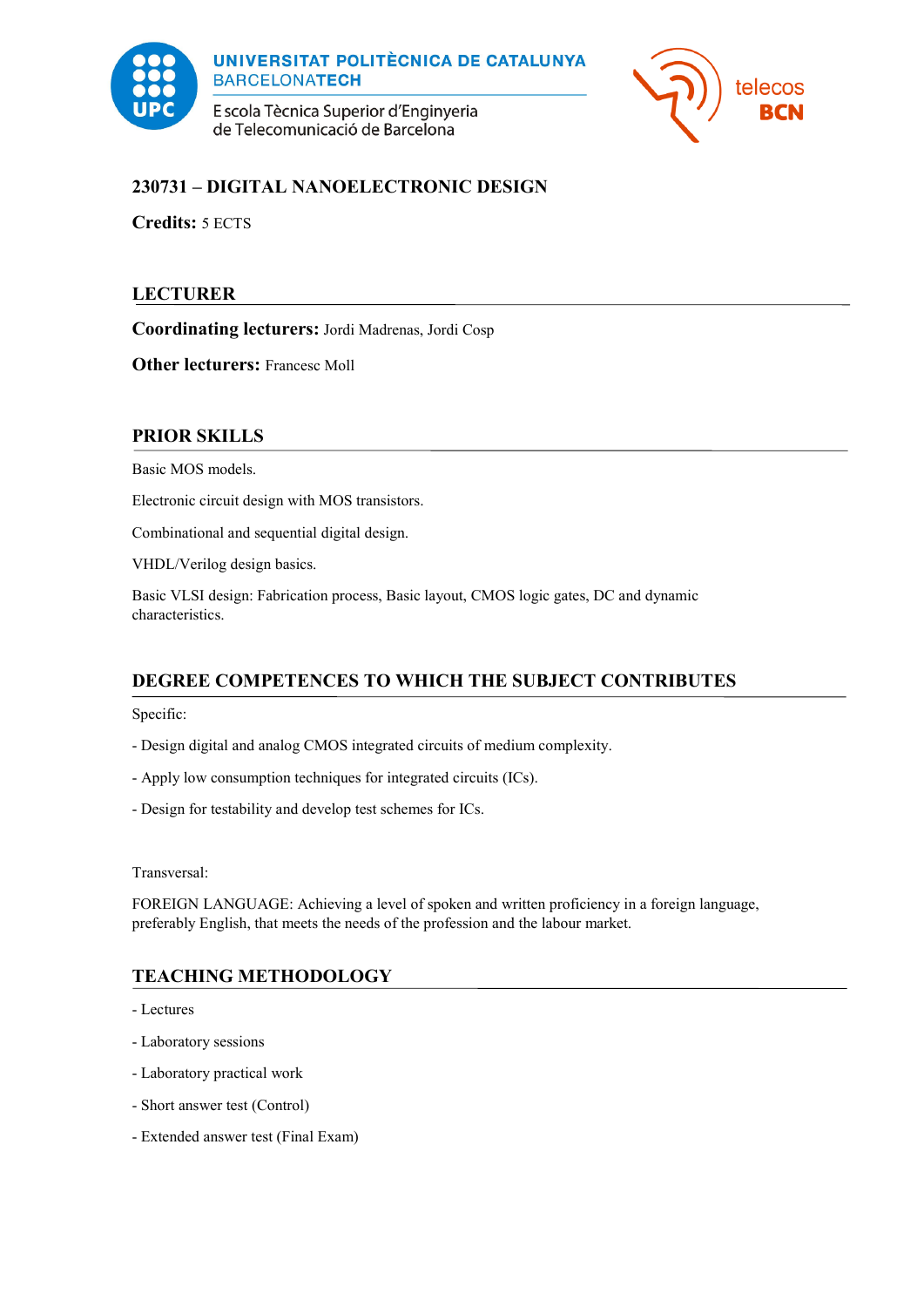



# **LEARNING OBJECTIVES OF THE SUBJECT**

Learning results of the subject:

- Understand the evolution of embedded technologies.
- Identify the cases and applications in which the realization of an integrated solution is convenient.
- Analyze the characteristics of a digital integrated circuit.
- Design CMOS digital integrated circuits of medium complexity.

### **STUDY LOAD**

Hours large group: 26

Hours small group: 13

Hours self study: 86

### **CONTENTS**

### **1 Introduction**

1.1 State of the art in VLSI.

- 1.2 Moore's Law. CMOS limits and technology trends.
- 1.3 Technologies for digital design. Design process.
- 1.4 Cost performance tradeoff. Design space.
- 1.5 SoC. Chip examples.

Full-or-part-time: 4h Theory lectures: 2h Self study : 2h

#### **2 Transistor and circuit models**

2.1 Models of micro and nanoscale transistors for digital design.

- 2.2 Delay models.
- 2.3 RC delay model.
- 2.4 Linear model.
- 2.5 Logical effort.

Full-or-part-time: 8h Theory lectures: 4h Self study : 4h

#### **3 Combinational circuit design**

3.1 Structure of CMOS static gates.

- 3.2 Layout of CMOS static gates. Euler path method.
- 3.3 Propagation and contamination delay estimation.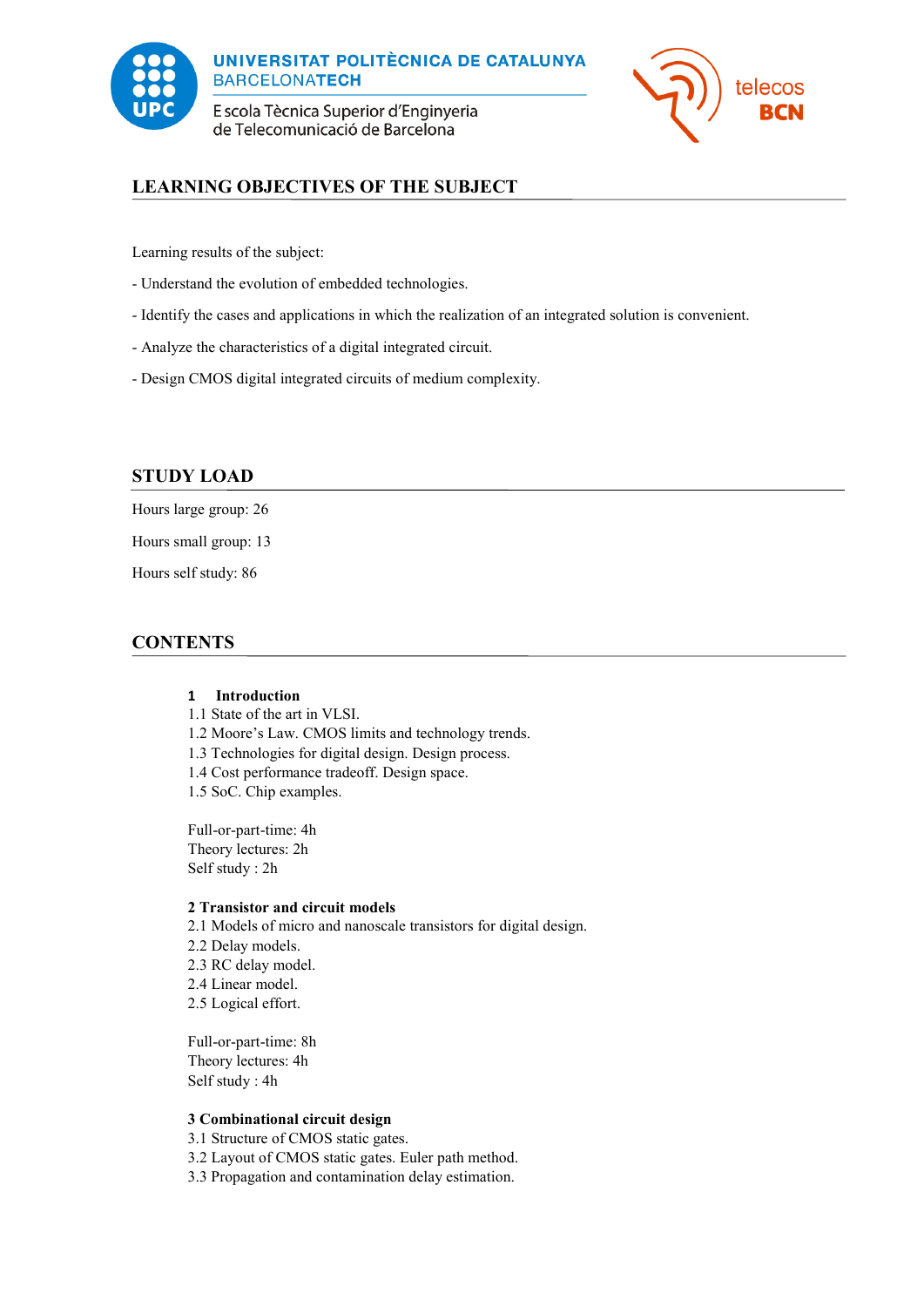



3.4 Circuit families: Static, Ratioed circuits, CVSL, Dynamic circuits, Pass-transistor circuits. 3.5 Structured design strategies. Hierarchy, Regularity, Modularity, Locality. 3.6 Arithmetic blocks. Binary adders and multipliers.

Full-or-part-time: 18h Theory lectures: 8h Self study : 10h

#### **4 Sequential circuit design**

4.1 Latches and flip-flops. Setup and hold time. 4.2 Delay constraints. Clock skew. 4.3 Reset. E and T flipflops. 4.4 Counters, LFSRs and shifters. FIFO. 4.5 Synchronizers. Timing analysis. Slack. Clock domain crossing. 4.6 Integrated memory: SRAM, DRAM, ROM and Flash.

Full-or-part-time: 10h Theory lectures: 4h Self study : 6h

### **5 Power dissipation**

5.1 Power dissipation sources. 5.2 Low-power design. 5.3 Dynamic power reduction. Clock gating. 5.4 Static power reduction. Power gating.

Full-or-part-time: 5h Theory lectures: 2h Self study : 3h

#### **6 Practical aspects of VLSI design**

6.1 Interconnect modeling. R, C, L. Skin effect.

6.2 Interconnect delay and energy.

6.3 Crosstalk.

6.4 Robustness and variability. Variability strategies.

6.5 Design corners.

6.6 Power supply distribution.

6.7 Clock distribution. Buffering.

6.8 Input/output pads.

6.9 Packaging.

Full-or-part-time: 6h Theory lectures: 2h Self study : 4h

#### **7 Basic concepts of testing**

7.1 The need of manufacturing test. Defects and faults.

7.2 Fault models. Yield. Test vectors.

7.3 Fault coverage. Controllability and observability.

7.4 Automatic Test Pattern Generation (ATPG). Delay fault testing.

7.5 Design for test (DFT).